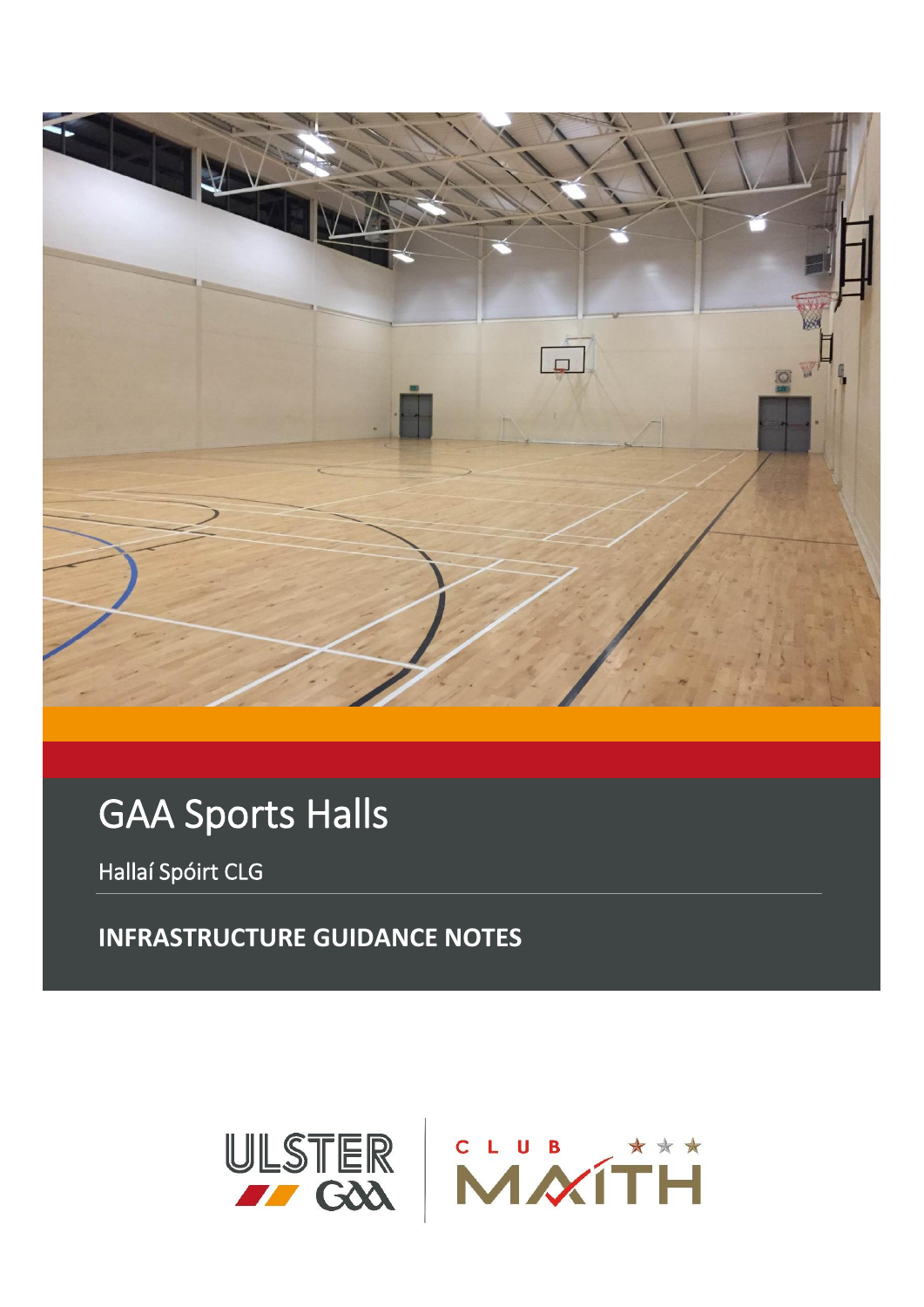# INTRODUCTION

A sports hall is not appropriate for every Club. It should only be built in response to clearly-identified needs. Unlike GAA pitches and associated changing facilities, GAA sports halls also tend to be used for non-GAA activities. This 'mixed use' is usually central to their sustainability.

# OVERALL DESIGN ISSUES

Where possible a GAA Club sports hall should be integrated with the Club's pavilion and pitch(es). This not only improves the delivery of the Club's business but provides economies of scale through the use of shared spaces and facilities. Assuming this is the case, good practice tells us:

- Entry should be via a common lobby: sports halls also tend to require significant reception space to facilitate the coming and going of individuals and small groups of people and the 'cross-over' between various users.
- The sports hall itself should provide a 'fourth zone' to the complex.
- It should connect into and make full use of the 'changing zone' discussed above.
- It should also relate to and connect into the 'admin and social zones'.

Sports halls are essentially large sheds; are built accordingly; and thus, often appear like just a shed; an industrial building; or a warehouse. They tend to have few windows and thus the use of materials; colour; insulated cladding; and surrounds are particularly important here. Even a little thought given to design can have a major positive impact in terms of how an otherwise bland sports hall can look.

Sports halls tend not to have windows: any that are included should be north-facing to eliminate glare.

They should have a capacity to maintain an in-hall temperature of 12/16C.

Acoustics are a key concern in many sports halls and tend to be poor due to the hard surfaces involved. Unless tackled through design, poor acoustics will lead to:

- Poor speech intelligibility
- High background noise levels
- Increased stress for users
- Management/control difficulties.

Finally design and layouts need to facilitate:

- Good supervision of the hall
- The potential to break it down via screens or netting into smaller zones
- Wheelchair users
- Parents/carers with prams and buggies
- Cafeteria/vending provision.

#### SIZE AND LAYOUT

The 'Four-Court Hall' has become the standard most aspired to. The four courts referred to are badminton courts (each court is 13.4m x 6.1m and needs height of 7.1m): this classic hall has overall dimensions of 33m x 18m x 7.6m and covers 594 sq. m of floor-space.

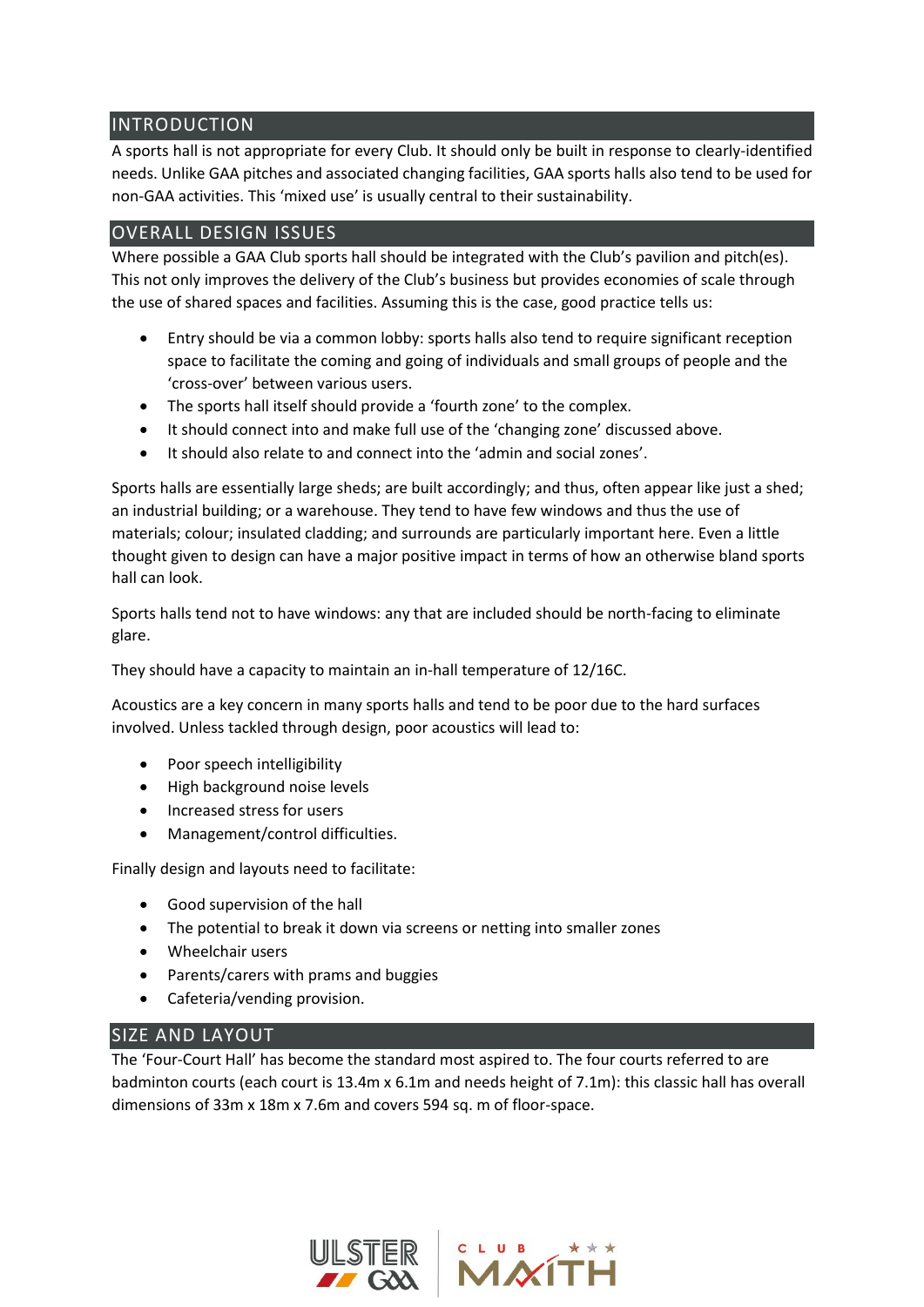The four-court hall is also able to accommodate the following sports/activities (but not at the same time):

| SPORT/ACTIVITY | <b>AREA REQUIRED</b>                    |  |
|----------------|-----------------------------------------|--|
| Basketball     | $24/28m \times 13/15m$ plus a 1m margin |  |
| Netball        | 30.5m x 15.25m plus a 3m margin         |  |
| 'Five-a-side'  | 25/50m x 16.5/35m                       |  |
| Volleyball     | 18m x 9m plus 3m margins                |  |

A GAA sports hall should include as a matter of course facilities for One-Wall Handball. This requires a 'wall-space' 20 ft wide and 16 ft high and a 'floor-space' 20 ft wide and 34 ft long.

There is a view that a sports hall such as this requires a further 12.5% of storage space: that means another 70/75 sq. m.

FLOOR SURFACES

In broad terms Clubs are faced with three choices in terms of the surface of the main hall area. They and what they involve are summarised below:

| <b>FLOOR TYPE</b> | <b>COMMENTS</b>                                                                                                                                                                          | <b>HOW IT'S INSTALLED</b>                                                                                                                                                                                                                                                                                                       |
|-------------------|------------------------------------------------------------------------------------------------------------------------------------------------------------------------------------------|---------------------------------------------------------------------------------------------------------------------------------------------------------------------------------------------------------------------------------------------------------------------------------------------------------------------------------|
| Wood              | Traditional and hard-<br>$\bullet$<br>wearing<br>Multi-uses, e.g.<br>dancing<br>Requires regular<br>cleaning<br>Wood absorbs<br>moisture so damp<br>must be avoided                      | Hardwood strips or sections<br>(these may be veneered) laid<br>on battens or plywood<br>sheeting which in turn are set<br>on rubber pads fixed to the<br>floor.                                                                                                                                                                 |
| Synthetic         | Vinyl; linoleum;<br>$\bullet$<br>rubber; or composites<br>Easily-cleaned<br>Provides consistent<br>bounce<br>Minimises risk of skin<br>burns<br>Uses are largely<br>sports-related       | Surface can be laid down as<br>rolls or sections, often with a<br>foam or rubber backing, and<br>stuck to the floor surface<br>beneath. This may be a timber<br>support floor (as above) which<br>will absorb users' impact<br>energy. Alternatively, the final<br>surface can be 'painted' on,<br>usually between 1-4mm thick. |
| <b>Textiles</b>   | Woven fabric; felt;<br>$\bullet$<br>flock; velour; fibre-<br>bonded, needle<br>punched and fine pile<br>carpet; or knitted,<br>woven or tufted carpet<br>Warm and give good<br>acoustics | Material is laid/stuck down on<br>a sub-floor which may be<br>tarmac or concrete.                                                                                                                                                                                                                                               |
| 3G                | See Pitches Section                                                                                                                                                                      |                                                                                                                                                                                                                                                                                                                                 |

A matt floor finish is preferred to a gloss one and its Light Reflective Value (the % of light reflected from a surface) should be 40/50%. There should always be a visual colour contrast between sports hall floors and walls.



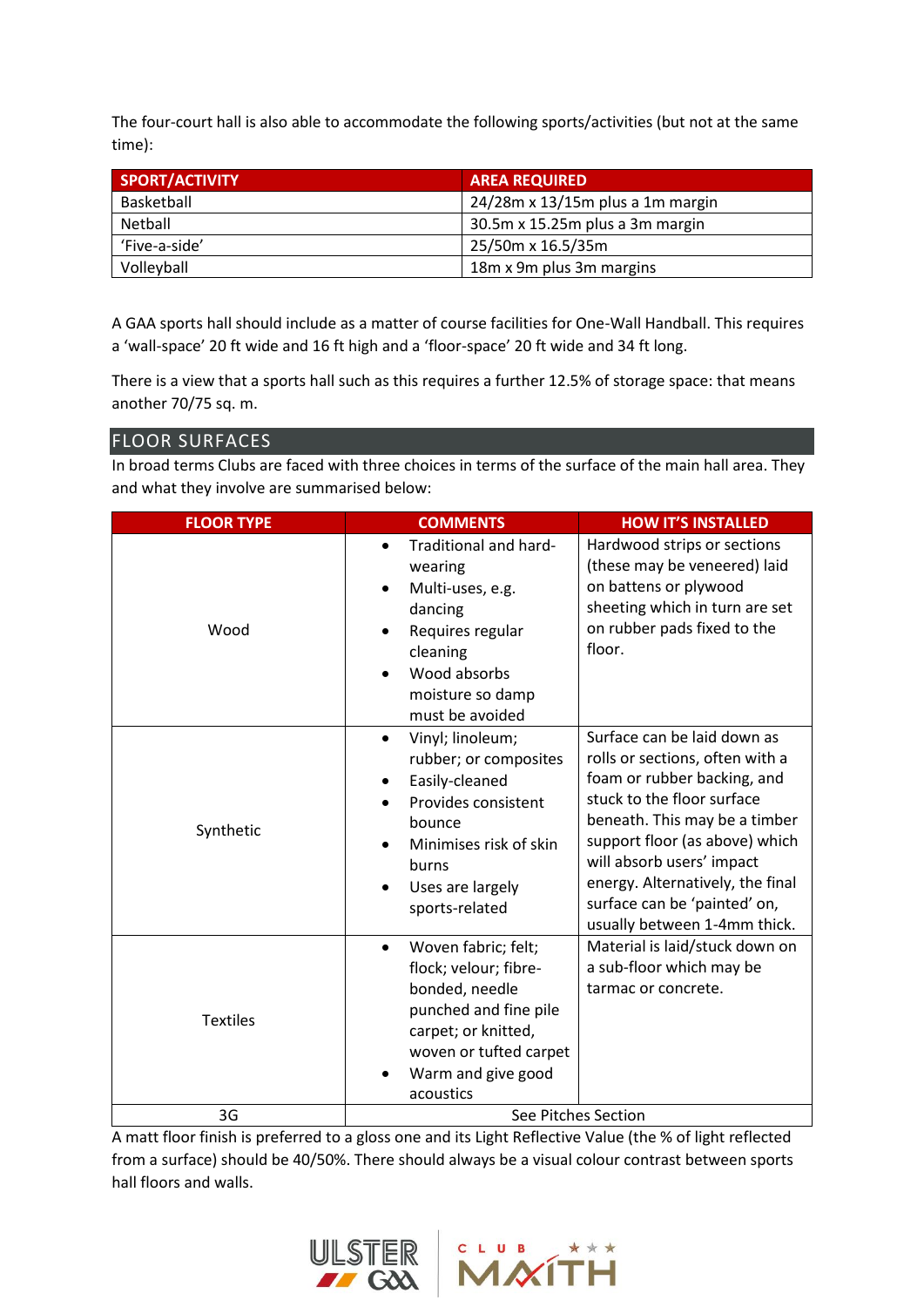## CHANGING PROVISION

A GAA sports hall should capitalise on the Club's GAA-related changing provision. However, we need to be aware that:

- The hall will probably generate many users and the Club needs to be confident the 140- odd changing room spaces (and associated shower provision) described above will meet demand.
- Sports halls have many individual/small groups of users: changing provision thus needs to include lockers.
- Lockers typically measure 900mm x 300mm x 450mm.
- They also typically come in double rows, 1.8m high.
- Normally lockers are provided at a rate of 2/3 per 'changing room bench space'.
- 140 bench spaces as described above could support 280/420 lockers which could cater for 280/420 users and take up 39/57 sq m of floor-space: sometimes this can be provided to good effect in corridors.

#### TOILETS

As a rule of thumb, the following levels of toilet provision are needed:

- Men: one WC; one urinal; and one washhand basin per 15/20 users.
- Women: one WC per 7/10 users and one wash-hand basin per 15 users.

If the hall is part of or linked to a Club pavilion some sort of common access arrangements to toilets may be possible.

#### MULTI-USE

The points made above multi-use spaces in GAA pavilions also apply here. Many Clubs will want or need to use their hall for various activities. Points to consider here are:

- A moveable stage will be a requirement for many events (eg Scór).
- Look at the possibility of moveable bleacher seating: a floor-level seat 25/30m (80/90ft) back from a stage is not very appealing.
- Acoustics (see above) are also a critical issue here: poor acoustics severely constrains the uses the hall can be put to.

#### GYMS/TRAINING ZONES

These are now seen as part of the sports hall package but before investing here Clubs need to be confident that (a) a demand exists; (b) there are no dominant local competitors (eg Council or hotel leisure centres … or even other GAA Clubs!); and (c) they know exactly what they'll put in their gym and why.

A gym is no longer something with 'a few weights' in it but is a complex place where complex activity takes place. Apart from what gyms do or offer, their aesthetics are increasingly important: how the place 'looks and feels' is a big part of it.

Clubs need to first decide who their market for the gym will be. If it's adult GAA players then that will determine what should be in the gym. If the target is wider then that will increase what should be in the gym. Just to give a sense of what can be involved, gyms can:

- Be for individuals and/or groups.
- Focus on basic fitness through to high level strength and conditioning.